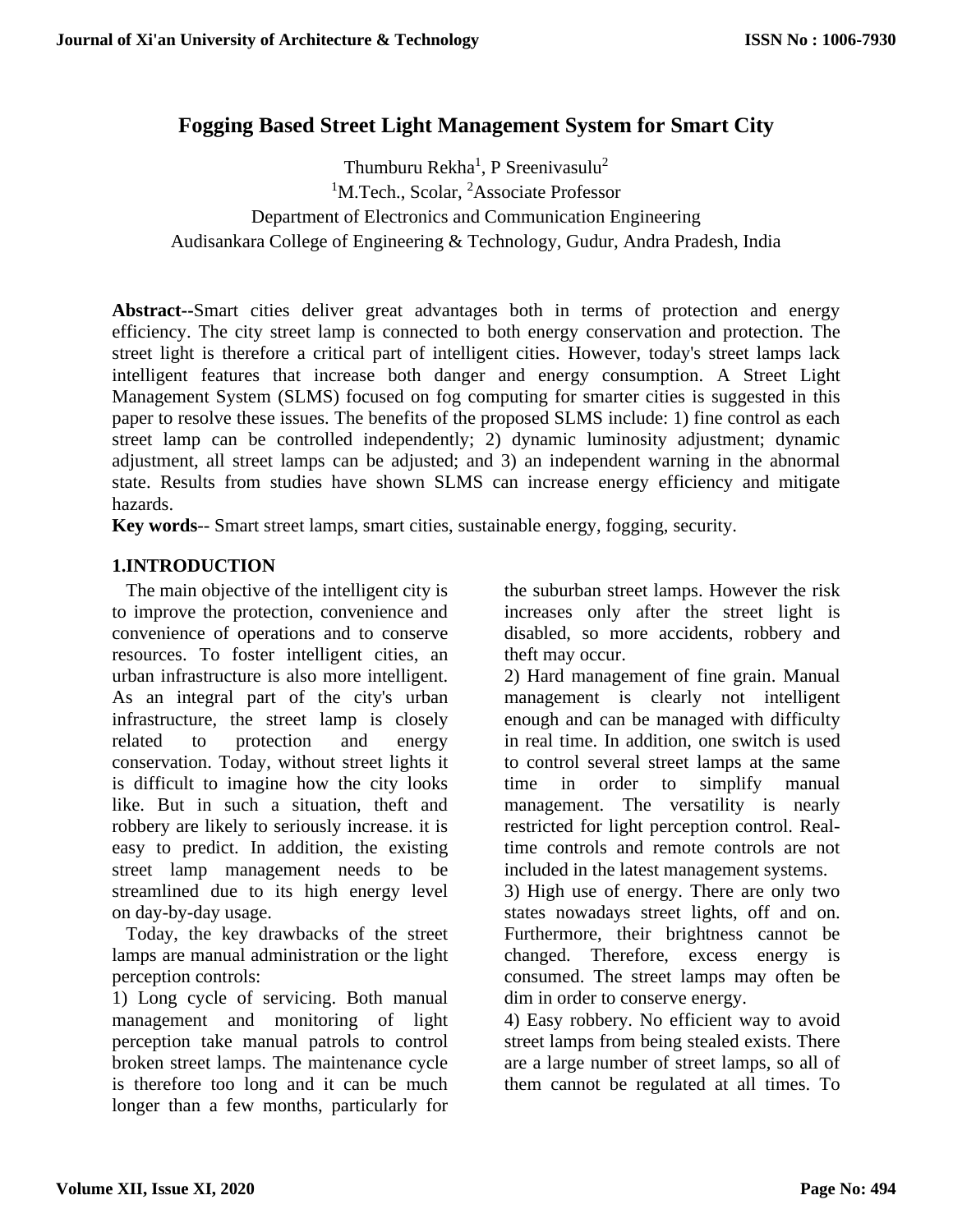stop robbing, street lamps have the ability to track themselves.

A new generation of street lamps must boost their efficiency by incorporating the following features in order to optimize the above-mentioned drawbacks in developing smart cities:

1) Minimize service life. One of the most significant maintenance cycles is major smart city criteria. The maintenance cycle must therefore be minimized to the extent possible. A mechanism must be given to verify in real time broken lamps.

2) Complement the management of fine grain. There are few parts to fine grain controls: first each street lamp requires its own identity to differentiate between it; secondly, each street lamp should be controlled independently; third, all street lamps should be tested continuously.

3) Reduce the consumption of electricity. The luminous the street lamp, the more energy is used. However, energy consumption can decrease by changing the dynamic light intensity according to current demands.

4) A self-sufficient warning to deter robbery. Each street lamp must have the capacity to protect itself. If robbed, it can give a warning autonomously. This will prevent the theft of the street lamp.

In this article we propose to satisfy all of the above four skills a street lamp management system (SLMS) based on fog computing. The proposed SLMS consists of three main parts: an intelligent street lamp that can change light brightness, an independent warning that reports on suspicious activity, and an effective network used to communicate in real time between managers and bulky street lamps; and finally, a simple and highly automated, scalable management platform.

In the proposed SLMS, the key contributions are:

1) the hybrid network will be implemented and the Narrow Band Internet of Things (NB-IoT) will be used for the real-time communication between servers and broad street lamps.

2) A versatile management platform is in place to alert managers of the broken street lamps in real time and to restore broken street lamps automatically by the maintenance personnel;

3) The states can be mapped in real-time for all street lamps.

# **2. RELATED WORKS**

S. Kamoji et al. (2020). [1] The method implemented is standardized, with modules: LED module and PIR, LDR, Emission Detector and the camera. The framework is a modular design. In the lack of motion and if the ambient light is sufficient, the brightness of the lights is decreased. The machine driver assistance module recognises the expelled cars by recognising the number plate. The recognition number plate was carried out with RCNN and some techniques for the analysis of images. Pollution levels can be detected and registered by the pollution sensor around the street lamps. These data allow us to generate a city heat map of pollution and to identify areas that congested high frequency. A docking point for charging electric cars, which is a prepayment facility, is provided on a light pole.

Y. Xue et al. (2020). [2] A smart dimming model based on the neural network is drawn up in this paper. The system will analyse road information submitted by the sensor layer, and output the dimming signal, enhancing the effectiveness of a flow control and a nerve network. The test results showed that the model is more environmentally friendly and compatible with naked eye in contrast to the conventional approach.

H.Ibrahim et al. (2020). [3] The study explores efforts to focus on the idea of using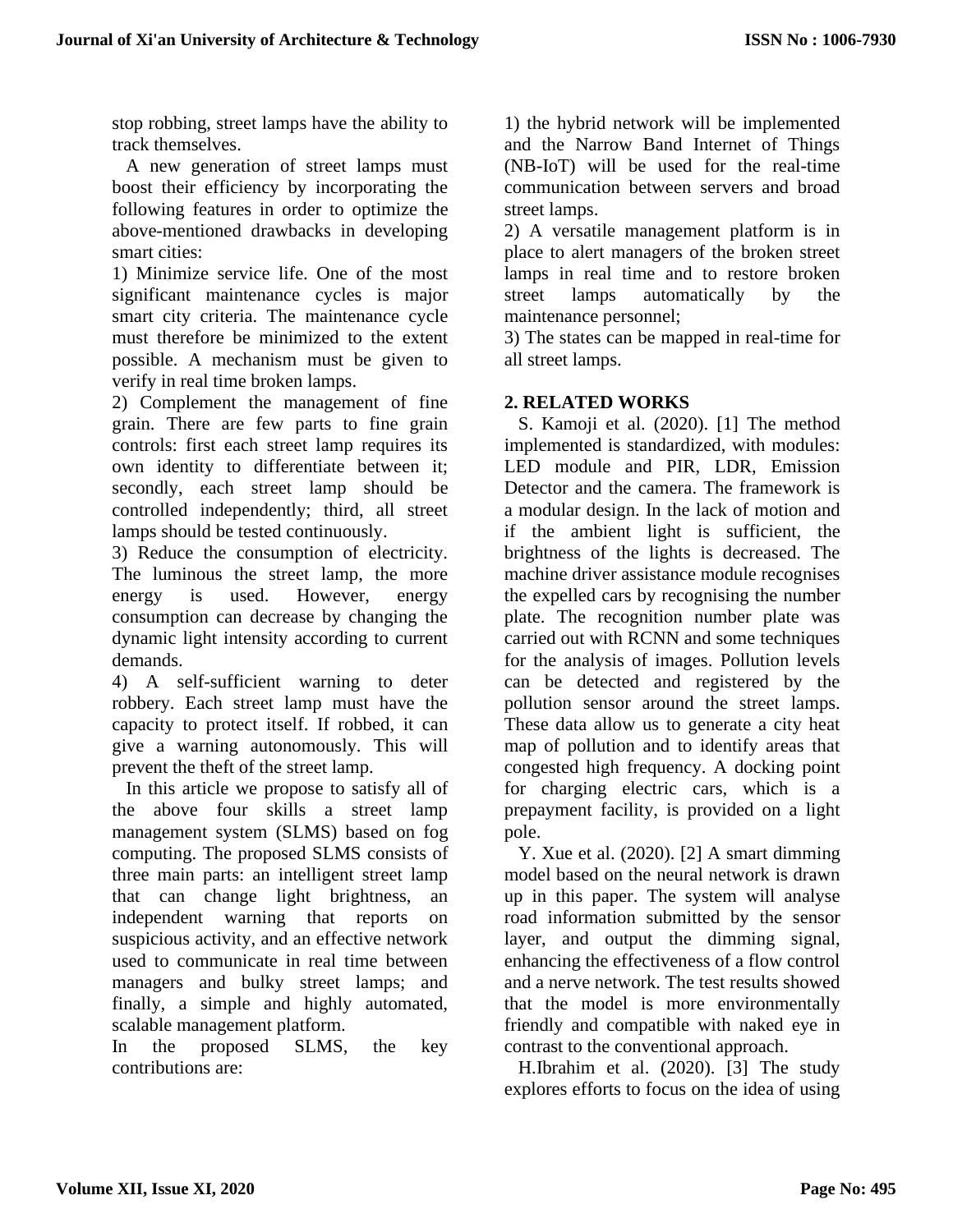load pressure from the transport route junction by means of mobile vehicles to peat lands and transform it into electric energy using a ramp coupled with piston-spring pressure control and Piezoelectric equipment.

Junjian He et al. (2019). [4] This study analyses the Wireless Sensor Network(WSN) intelligent road lighting system and the useless decision-making process. this paper. The system captures metrics of the traffic conditions through WSN and implements versatile rules to smartly change the light on the road. The evidence shows that this paper's sophisticated street lamp management system can intelligently control and light street lights on-demand, dramatically reduce energy usage and increase street lamp support and storage quality.

M. Durgun et al. (2019). [5] The suggested street lighting offers special lighting depending on the region of illumination. The bulb can be tracked for the amount of light, location and fault conditions. For different illumination situations, variable structure techniques have been suggested. The proposed device, because of its practicality and effectiveness, is expected to provide a revolutionary solution for current lighting problems.

Sunhuang Chi et al. (2019). [6] This report contains and implements a highly tuned access control mechanism (includes high competitiveness, high availability and high scalability) for urban street lamp IoT. And the test findings support the methodology reported in this article, which has enhanced stability and access to thousands or even millions of street lighting systems.

Y. Sarr et al. (2019). [7] This paper provides a practical deployment of a vast intelligent street lighting platform that provides solar light stations to control street lamps dynamically. When only one access point is implemented due to collisions, simulation findings indicate a high rate of packet loss. The results show that multiple LoRa network gateways obtain a higher packet distribution ratio and low consumption of energy.

W. A. Jabbar et al. (2019). [8] The work has proposed an intelligent environmentally green street light system for the efficient use of renewable energy sources and energy conservation (SGStreet-LS). The proposed system creates powerful concepts and concepts that allow street lights to function safely and quickly depending on the availability of illumination and movement detection by using RF wireless connectivity controls based in Arduino.

N. T. Tung et al. (2019). [9] This review deals with both the formulation and management of an intelligent street lighting system dependent on LED light and wireless Lora interaction.

D. Tukymbekov et al. (2019). [10] This article deals with an automated public lighting device with an energy-efficient predictive algorithm. The work is connected to the control of the device using algorithms which can supply each lamp during the night.

M. Hossain et al. (2019). [11] This article contains and shows a unique Led Street Lighting Device for Bangladesh regulated Smart Autonomous Power and Turn.

S. Bruno et al. (2019). [12] This work provides preliminary findings of a continuing architecture research project to incorporate public road light strategies based on LEDs into other intelligent urban infrastructure and services. The article outlines the overall smart grid design of many devices, including renewable power generation, energy storage, charging stations and lights based on LEDs.

A. Jha (2019). [13] This report outlines the major features of an 80W smart LED carrier that functions in 6LoWPAN connectivity.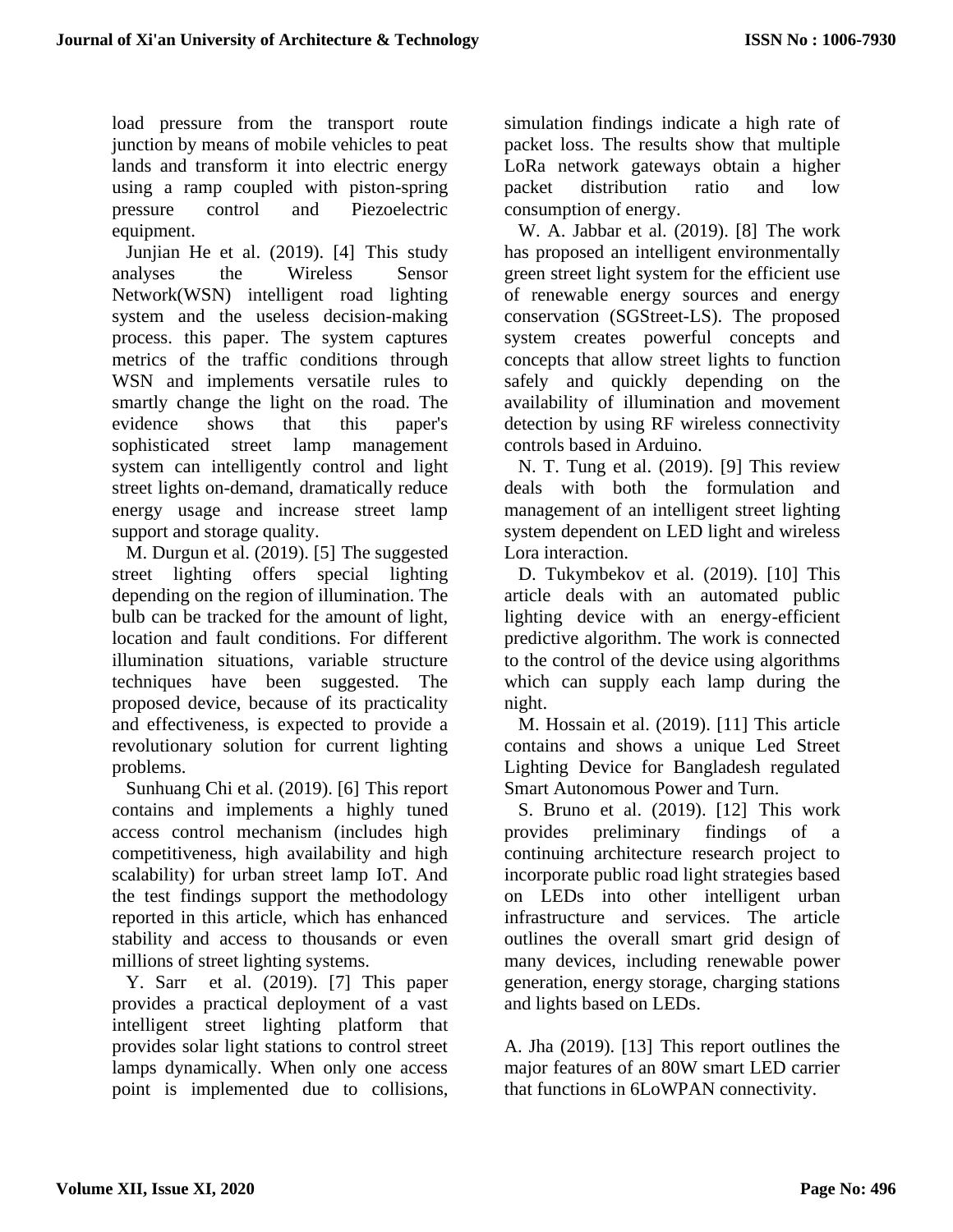M. Cimdins (2019). [14] This article describes us with a network comprising of an 868MHz ISM band transportation system and a 2.4GHz ISM sensor network. Our test bed and simulation first results demonstrate

#### **3. PROPOSED SYSTEM**

The proposed smart street lamp (SLMS) consists primarily of three parts: 1) intelligent street lamp sensing, street lamp brightness can be changed, and irregular activity will be identified by an autonomous alarm; 2) powerful infrastructure, the infrastructure can be used for real-time communication, NB-IoT is adopted for server-to-massive street lamp communication, and Internet infrastructure, such as Wi-Fi and 4G, is adopted for serverto-managers communication; 3) The communication strategy can optimize resource planning for simple and highly advanced management through a versatile management system. The structure of the SLMS can be seen in the Fig. 1.



**Fig. 1.** SLMS architecture

how the device is functional. To maintain the platform's interoperability, automation and further testing are important in the future.

A. Street Light of Intellectual Sensor

In order to shape an intelligent sensing street lamp, the street lamp is fitted with several sensors, such as a position sensor, an infrared sensor and a light sensor. Consequently, street lamp luminosity can be changed.

The street lamp will communicate with the server via the network using these sensors. In this paper, the street lamp sends reports on its current and voltage values regularly. The server will calculate the state of the street lamp based on the street lamp's current and voltage values. If the street lamp current is zero, but the voltage is not zero, then the server may infer that there might be a break in the light bulb.

The server can be told, by the location sensors in the street lamp, if the street lamp is stolen. In addition, when the street lamp is lost, the street lamp may be marked. In addition, when the server learns that street lamp light bulbs are broken, the server can send the precise location to the serviceman for repair, so that the serviceman can precisely locate the broken street lamp, which increases efficiency.

In a street lamp, the infrared sensor makes the street lamp more intelligent. Street lamps may differentiate between the criteria for brightness. That is, the brightness should be turned down for street lamps in the unmanned area, and the brightness needs to be turned up for the street lamps in the crowded area. Protection in crowded areas can also be assured, and shutting down unmanned street lamps satisfies the criteria for energy conservation. The street lamp's light sensor makes the street lamp feel alert to the external world. In addition, the sensors make street lamps smarter.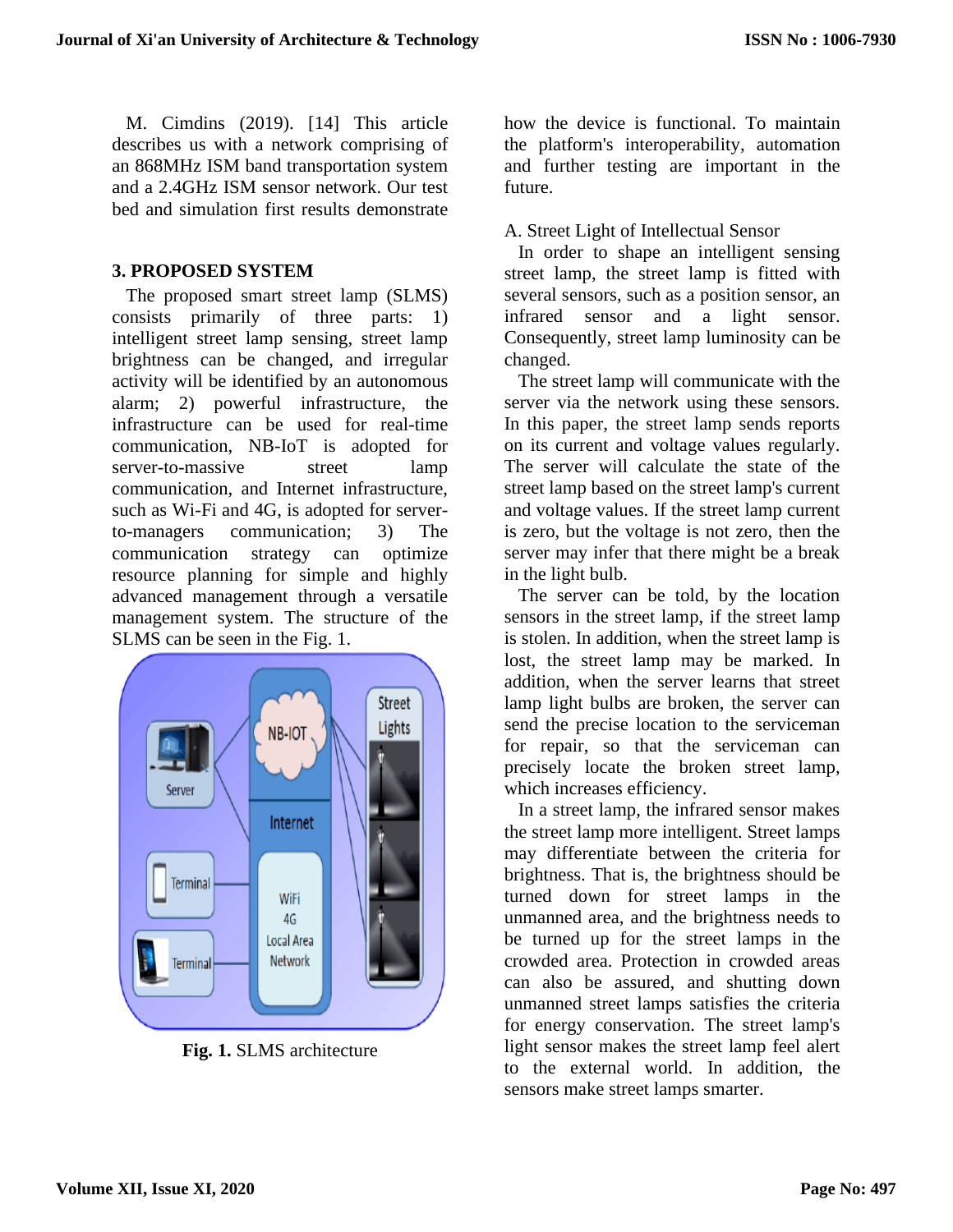As a consequence, the street lamp will connect with the server and collect its instructions. In other words, different commands can be sent by the server, such as turning on, turning off, turning up, turning down and testing states, etc.

When streetlights acquire these instructions adjust their settings as per the instructions.

#### B. Powerful Infrastructure

Many problems may occur while street lamps interact with server. Owing to its excellent of wide coverage, good stability, good protection, low latency, power efficiency, and so on the suggested SL MS implements the NB-IoT to solve these issues, all of which try to reduce all the limitations. Nevertheless, NB-IoT communication between street lights and servers is a major issue: the NB-IoT bandwidth is small. When street lamps send messages to servers, the problem can be solved by time sharing. But when servers send messages to street lamps, that's serious. Therefore as large commands are sent from the server to multiple street lamps concurrently, a certain latency occurs. In order to overcome the latency, the big data analysis was utilized in the SLMS.

The street lamps regularly send the external ambient luminosity data to the server. It is easy to get the relationship between the brightness of the exterior atmosphere and time and season for each street lamp based on this data and big data analysis technology. For two street lamps at different places, the relationship between the brightness of the external environment and time and season is presented in Fig. 2. The SLMS will decide the priority for each street lamp according to that relationship. The darker the external setting is the greater the priority would be. In addition, the higher the street lamp priority is the faster the command is sent.



Fig. 2. The correlation between both the light of the outside setting and duration and climate for two street lamps at numerous places.

#### **4. SLMS AUTHENTICATION**

Figure 3 provides a graphical demonstration of SSL applications in Xiasha. In the district, we arranged 10 movable street lamps, each of which has 5 states: open, denoting that the street lamp is turned on with the highest brightness; save, denoting that the street lamp is turned off, near, close, Offline denotes that the street lamp is switched off which denotes that the street lamp does not interact with the server, and fault denotes that the bulb is damaged or power failure has occurred. The offline and fault states are distinct and are separated by the data collected. For example, if no data from one street lamp is received, then the street lamp is offline; otherwise if zero electric current and non-zero voltage of one street lamp are received, then the street lamp is defective. Different colors are used to represent various states in Figure3.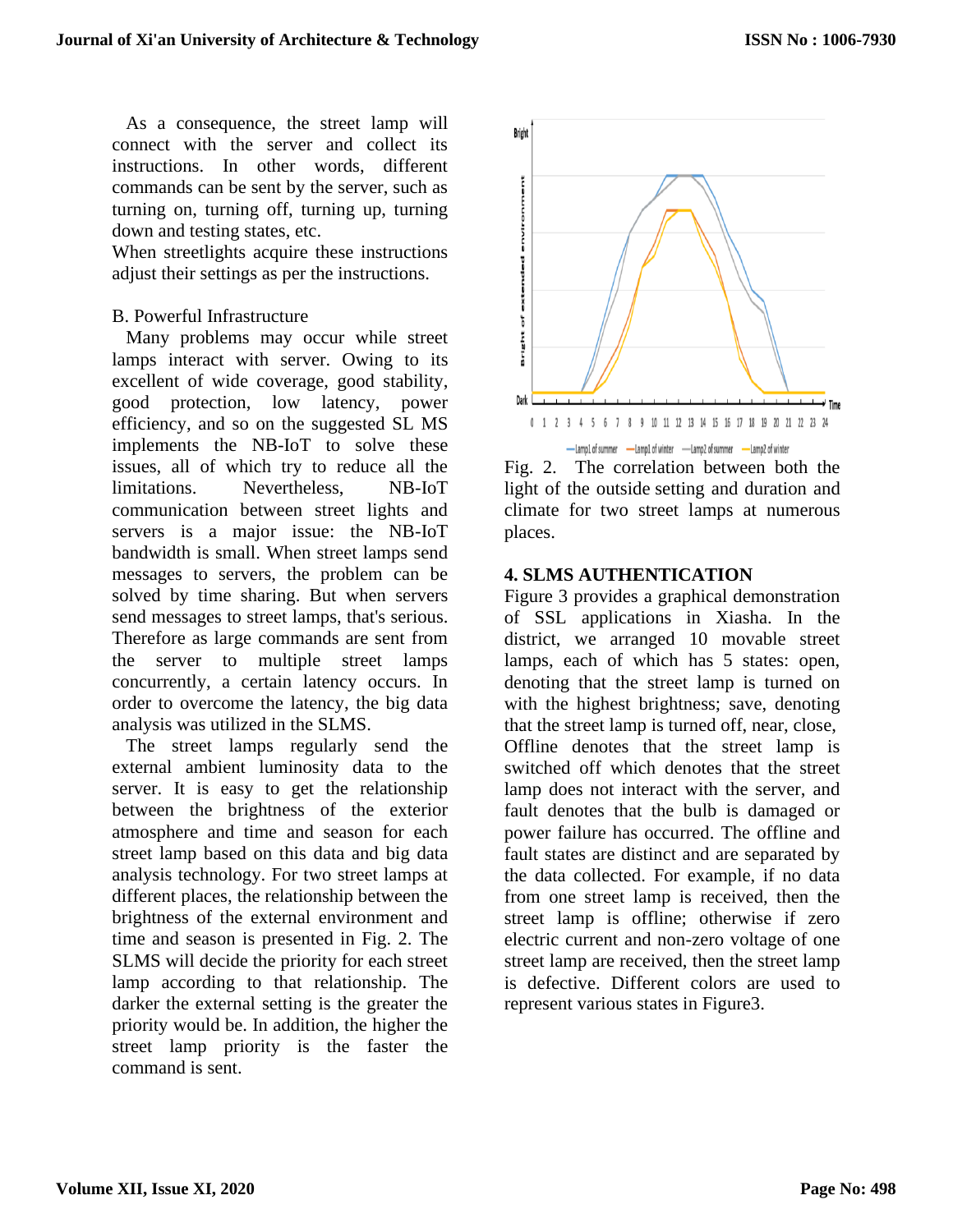

Fig. 3. Pictorial illustration of Xiasha's SLMS programme.

Each lighting fixture in Figure 3 includes real-time data about its ID, position (longitude, latitude), and present state. For each street light on the map, this data can be instantly seen in the layout shown in Figure 4. Its position on the map changes concurrently after the street lamp is relocated.

| ID          | t.                   | 658792547574687                                |
|-------------|----------------------|------------------------------------------------|
| Alias       | $\mathbf{r}$         | - 78                                           |
|             |                      | Latitude and longitude : 120.192045, 31.207916 |
| Information | $\ddot{\phantom{a}}$ | close                                          |

Fig. 4. Real-time states for each street lamp.

# **5. RESULTS AND DISCUSSION**

We test the efficacy of the proposed SLMS in this section by simulating irregular street lamp states. First, we introduce the configuration of the framework based on the fog computing server that implements a scalable platform for management. Secondly, we examine the regular checks of street lamps' irregular states. Thirdly, we present the findings of SLMS reliability; and finally, we discuss the conservation of electricity.

A. System Settings

We developed a management framework with a server focused on fog computing. The configurations for the device are given in Table 1. Dynamic information about its ID, location (longitude, latitude) and state is stored in the server database for each street lamp.

| TABLE I: system configuration |  |
|-------------------------------|--|
|-------------------------------|--|

| Processor | Intel(R) Core(TM) $i5-3470$ 3.20GHz |
|-----------|-------------------------------------|
| Memory    | $4.0 \text{ GB}$                    |
| OS        | Windows 7                           |
| Database  | Oracle                              |
| Disk      | 1 TB with 7200 r/s                  |

# B. Analysis of Regular Checks

The mechanism of dropping into an irregular state to be fixed must be understood in order to determine the average maintenance time of the SSL. Figure 5 presents this phase, in which it can be seen that it consists of three parts:

1) Depending on the statistics from its sensors, the street lamp checks its own condition, position, current and voltage. This consciousness is regularly sent over the NB-IoT link to the server. In this article, the sending time is set to 20 minutes. This portion can be split up into two processes: each street lamp transmits its status to the access point, and every street lamp transmits statements to the server.

2) Once the server receives street lamp data these data will be saved to the server database immediately and the server begins checking whether some suspicious state occurs in the database. The search period is also 20 minutes. The check period is set.

3) The information is sent to the manager and the nearest servant if the server discovers the abnormal status.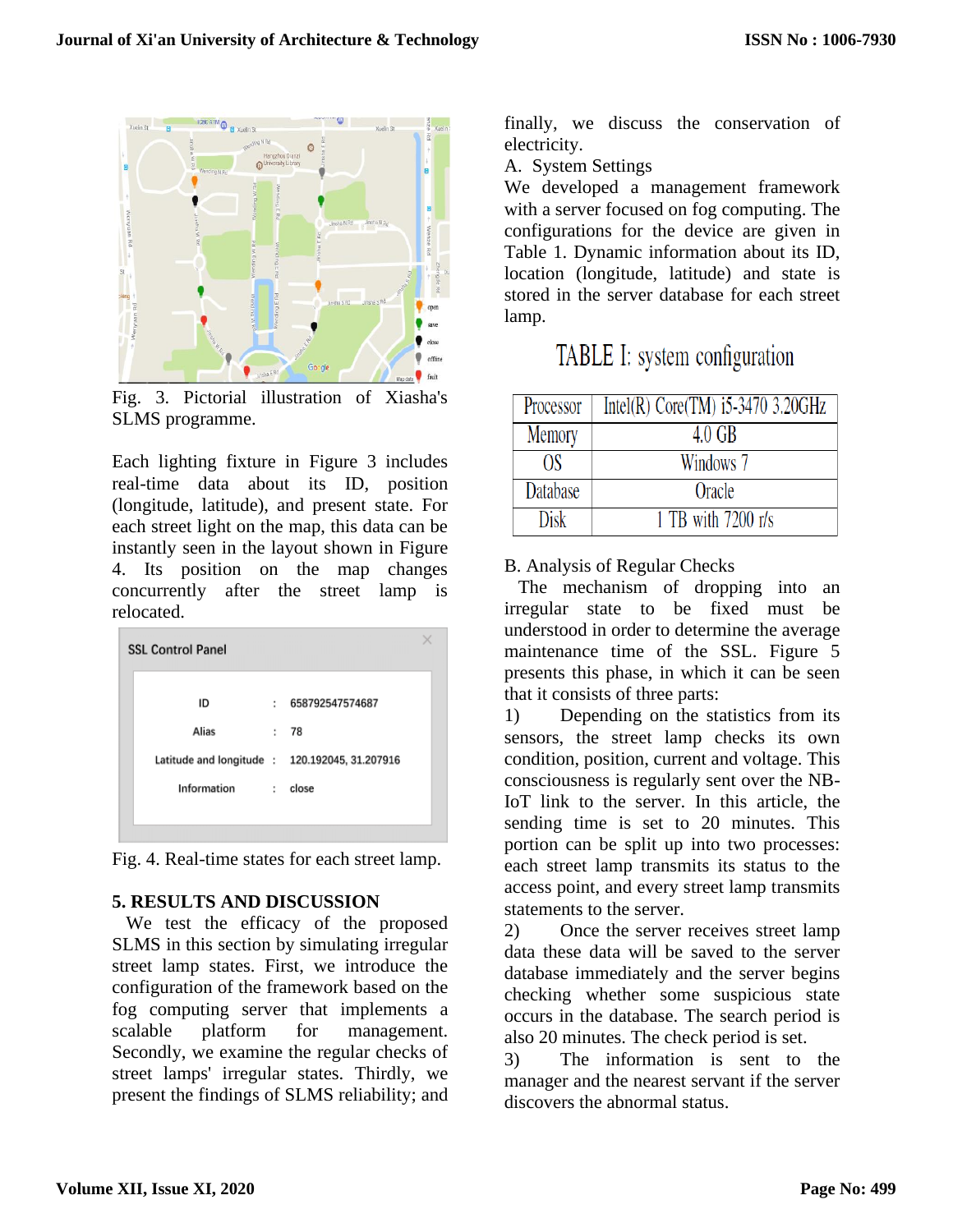

Fig. 5. The mechanism to be restored from dropping into an irregular state.

In simulation it was based on theoretical study that the total maintenance time of SLMS was 20 minutes. In the first half of the time the contact between lamp and server was spent, while the remaining half periodically checked the Server for irregular conditions. The maintenance cycle was therefore considerably shorter than in conventional management systems.

The results showed that 10 road lamps were abnormal 100 x 10 times, that is, 100 x 100 times in every street lamp. We have reported maintenance data during the simulation and are provided with the recorded data for a broken bulb in Figure 6. Figure 6 shows the L1-1 on x-axis, showing the first Lamp 1, L10-100 report, indicates the 100th Lamp 10 report. The repair time is shown on the y-axis. The total maintenance cycle was 21.6 minutes, a little over 20 minutes, mostly due to a lack of time to simulate. However the findings were approximately 20 minutes to check the maintenance time.



Fig. 6. Broken bulb's regular checks case

# **6. CONCLUSION**

This paper proposes a smart streets lamp (SLMS) based on fog computing to meet the requirements of smart cities. SLMS consists primarily of the following three parts: 1) intelligent sensor lamp (street lamp brightness can be changed and autonomous alerts about lamp abnormality); 2) effective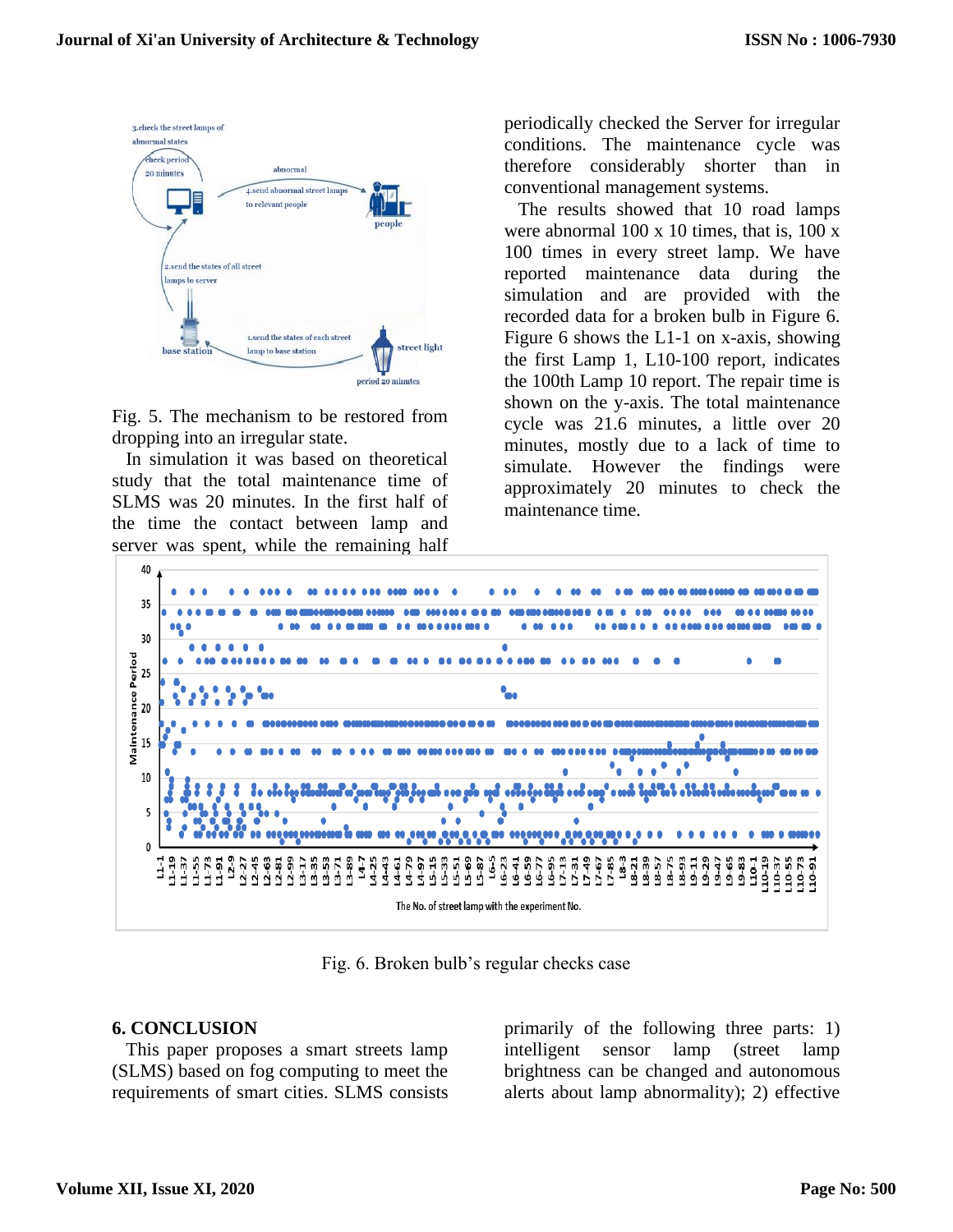network (real time communication is achieved; NBIoT is used for communication between servers and bulk street lamps. and highly automated street lamp device management).

# **REFERENCES**

- [1] S. Kamoji, D. Koshti, J. Noronha,E.Arulraj and E. Clement, "DeepLearning-based Smart Street Lamps – A Solution to Urban Pollution," 2020 Second International Conference on Inventive Research in Computing Applications (ICIRCA), Coimbatore, India, 2020, pp. 478-482, doi:10.1109/ICIRCA48905.2020.9182 980.
- [2] Y. Xue, Y. Zhang and P. Shuxue, "An Intelligent Dimming Algorithm of Streetlight Based on Fuzzy Neural Network," 2020 International Wireless Communications and Mobile Computing (IWCMC), Limassol, Cyprus, 2020, pp. 1964-1967, doi: 10.1109/IWCMC48107.2020.9148128.
- [3] H. Ibrahim, B. F. Ikotoni and I. Y. Jatto, "Smart Traffic Roads Junction Energy Exploration for Electrical Energy Generation," 2020 IEEE PES/IAS PowerAfrica, Nairobi, Kenya, 2020, pp. 1-5, doi: 10.1109/PowerAfrica49420.2020.9219 928.
- [4] J. He, Z. Zhu, F. Wang and J. Li, "Illumination Control of Intelligent Street Lamps Based on Fuzzy Decision," 2019 International Conference on Intelligent Transportation, Big Data & Smart City (ICITBS), Changsha, China, 2019, pp. 513-516, doi: 10.1109/ICITBS.2019.00129.
- [5] M. Durgun and L. Gökrem, "Cloud-Based Adjustable and Section Led Pattern Controlled Street Light," 2019 3rd International Conference on

Advanced Information and Communications Technologies (AICT), Lviv, Ukraine, 2019, pp. 308- 310, doi:

10.1109/AIACT.2019.8847902.

- [6] S. Chi, S. Bi, M. Dong, B. Sun and C. Xie, "A High-Performance Access Control Model for Urban Street Lamp Internet of Things," 2019 IEEE International Conference on Real-time Computing and Robotics (RCAR), Irkutsk, Russia, 2019, pp. 632-637, doi: 10.1109/RCAR47638.2019.9043936.
- [7] Y. Sarr, B. Gueye And C. Sarr, "Performance Analysis of a Smart Street Lighting Application Using LoRa Wan," 2019 International Conference on Advanced Communication Technologies and Networking (CommNet), Rabat, Morocco, 2019, pp. 1-6, doi: 10.1109/COMMNET.2019.8742356.
- [8] W. A. Jabbar, M. A. B. Yuzaidi, K. Q. Yan, U. S. B. M. Bustaman, Y. Hashim and H. T. AlAriqi, "Smart and Green Street Lighting System Based on Arduino and RF Wireless Module," 2019 8th International Conference on Modeling Simulation and Applied Optimization (ICMSAO), Manama, Bahrain, 2019, pp. 1-6, doi: 10.1109/ICMSAO.2019.8880451.
- [9] N. T. Tung, L. M. Phuong, N. M. Huy, N. Hoai Phong, T. L. Dinh Huy and N. Dinh Tuyen, "Development and Implementation of Smart Street Lighting System based on Lora Technology," 2019 International Symposium on Electrical and Electronics Engineering (ISEE), Ho Chi Minh, Vietnam, 2019, pp. 328-333, doi: 10.1109/ISEE2.2019.8921028.
- [10] D. Tukymbekov, A. Saymbetov, M. Nurgaliyev, N. Kuttybay, Y. Nalibayev and G. Dosymbetova, "Intelligent energy efficient street lighting system